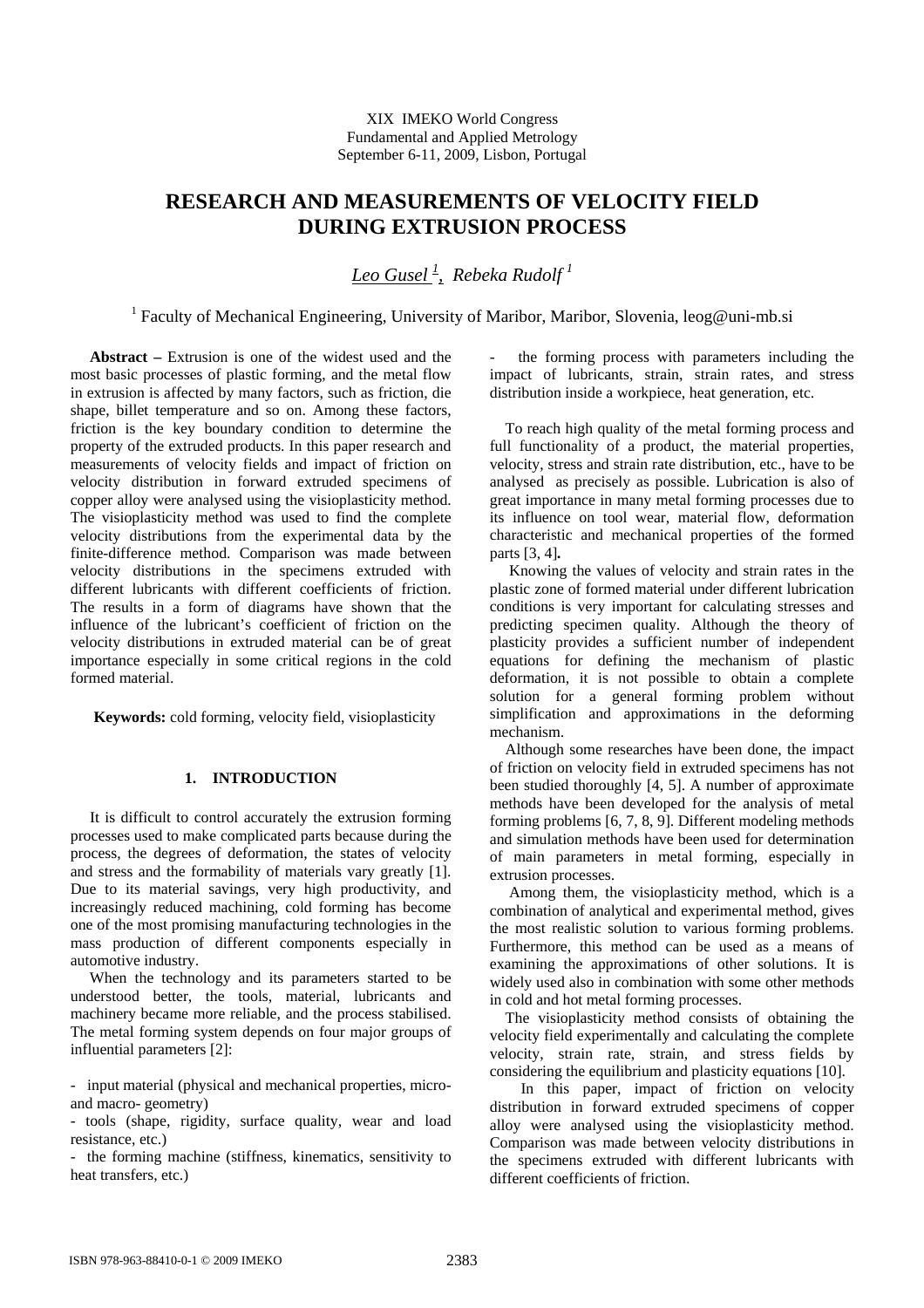## **2. CALCULATION OF THE VELOCITY FIELD BY VISIOPLASTICITY METHOD**

 Visioplasticity is a method of obtaining information on material flow by using experimentally determined displacement of velocity fields. This method has gained greater importance in the past decade because of quantitative measurements of nodal point displacement in stepwise deformation, describing the material flow pattern. The material flow can be determined by comparing un-deformed and deformed grids [10]. Mostly, square grids composed of line nets are used on longitudinally cut sections in bulk forming.

 The grid can be inscribed on the specimen by mechanical means of etching, by photographic methods or pressing. The grid lines must be thin and sharp and the grid mesh should not split off, which would make the measurements difficult.





In Fig. 1 point  $K_1$  which is a particular workpiece element, moves to  $K_2$  during deformation and follows a path – motion line. In our case the motion line is also the streamline because of quasi-stationary material flow.

 If the deformation step is small, the line joining the start and end points  $(K_1 \text{ and } K_2)$  is also a measure of the magnitude and the direction of the velocities at these two points. In reality the velocity changes between one point and the next on the same streamline. An average velocity is therefore assumed between the points  $K_1$  and  $K_2$ . If this procedure is carried out at all points in the grid mesh, an approximate velocity field for the process can be determined.

 From velocity field the strain rates and the stresses can be determined by using plasticity equations. For steady-state flow problems in which the flow field does not vary with respect to time, it is possible to introduce a flow function  $\theta$ by measuring the coordinates of the points located along grid lines after steady-state conditions are reached.

In the steady-state axi-symmetric extrusion, the velocity field can be expressed by the flow function  $\theta$  (*r*, *z*) as follows [10]:

$$
v_z = \frac{1}{r} \cdot \frac{\partial \theta}{\partial r}
$$
  

$$
v_r = -\frac{1}{r} \cdot \frac{\partial \theta}{\partial z}
$$
 (1)

where  $v_z$  and  $v_r$  are the velocity components in axial and radial directions.

Further, when the velocity components  $v_z$  and  $v_r$  are known at all points in the deformation zone, the strain rate components can be obtained according to [7]:

$$
\begin{aligned}\n\dot{\varepsilon}_r &= \frac{\partial v_r}{\partial r} \\
\dot{\varepsilon}_s &= \frac{v_r}{r} \\
\dot{\varepsilon}_z &= \frac{\partial v_z}{\partial z} \\
\dot{\varepsilon}_r &= \frac{1}{2} \cdot \left( \frac{\partial v_r}{\partial z} + \frac{\partial v_z}{\partial r} \right)\n\end{aligned}
$$
(2)

From the calculated strain rate fields, the stress fields can be calculated easily, from the integral equation in visioplasticity.

#### **3. EXPERIMENTAL WORK**

 In the experimental investigation rods of special copper alloy CuCrZr were used. The initial dimensions of specimens were Φ22 mm x 32 mm. 1 mm square grids were scribed on the meridian plane of one-half of a split specimen. The specimen was extruded through a conical die having a 22,  $5^{\degree}$  half-cone angle and a 73 % reduction in area.

 Three different lubricants were used with different coefficients of friction ( $\mu$ = 0, 05,  $\mu$ = 0, 11 and  $\mu$ = 0, 16). The major difficulty was that extremely high pressures were involved in cold extrusion process and forming speeds were relatively low. Thus, liquid lubricants have to be used very attentively with thin but equally accumulated lubricant film [11].

 Coefficients of friction for all lubricants were determined in the ring tests [10, 12]. The forward extrusion was carried out at a punch speed of 12 mm/s and the extrusion process was stopped when a sufficient length of specimen was extruded to ensure the establishment of a steady-state motion. The deformed grid of the specimen after forward extrusion is shown in *Fig.2*.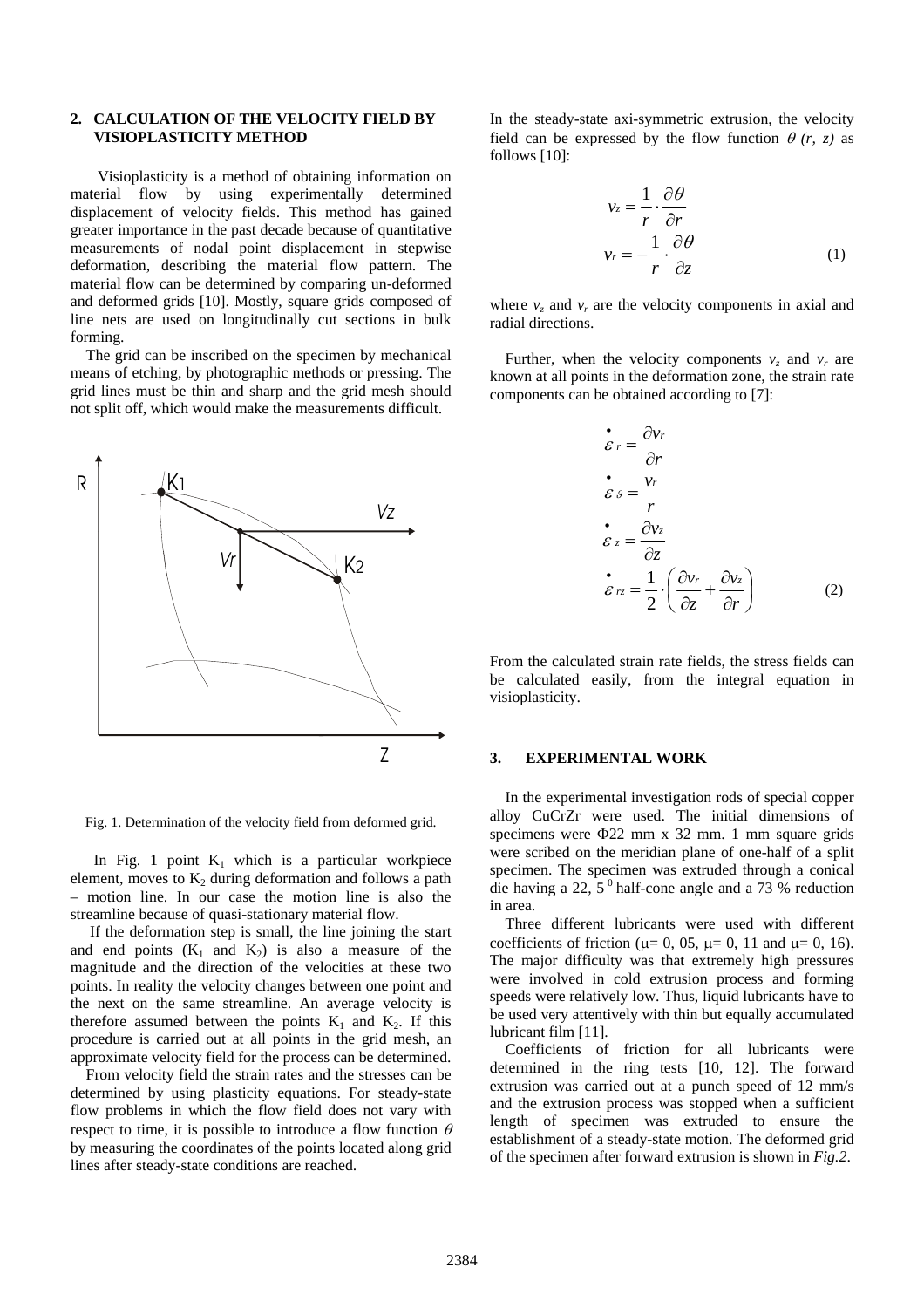

*Figure 2. Deformed grid on the cold extruded alloy (*μ *=0,05, vpunch = 12mm/s, Rarea =73 %).* 

#### **4. RESULTS AND DISCU SION**

The position of every node of the deformed grid after forward extrusion  $(Fig.2)$  was measured by measuring microscope. These values were put in the special computer program for visioplasticity, developed in laboratory for material forming of Faculty of Mechanical Engineering Maribor, as well as every node of initial grid, distance between initial grid nodes, flow curve of the material to be formed and the punch speed. By measuring the difference between initial grid nodes and nodes on the deformed grid it was possible to calculate velocity of every point in r- and z- direction. Results of the velocity distribution in the deforming region of the specimens are presented in diagrams in *Fig. 3* and *Fig.4*.



Fig. 3. The contours of axial velocity  $v_a$  [mm/s] ( $v_{punch} = 12$  mm/s,  $R_a = 73\%$ ) for: (a) coefficient of friction  $\mu = 0.05$ , (b) coefficient of friction  $\mu = 0.11$ (c) coefficient of friction  $\mu = 0.16$ .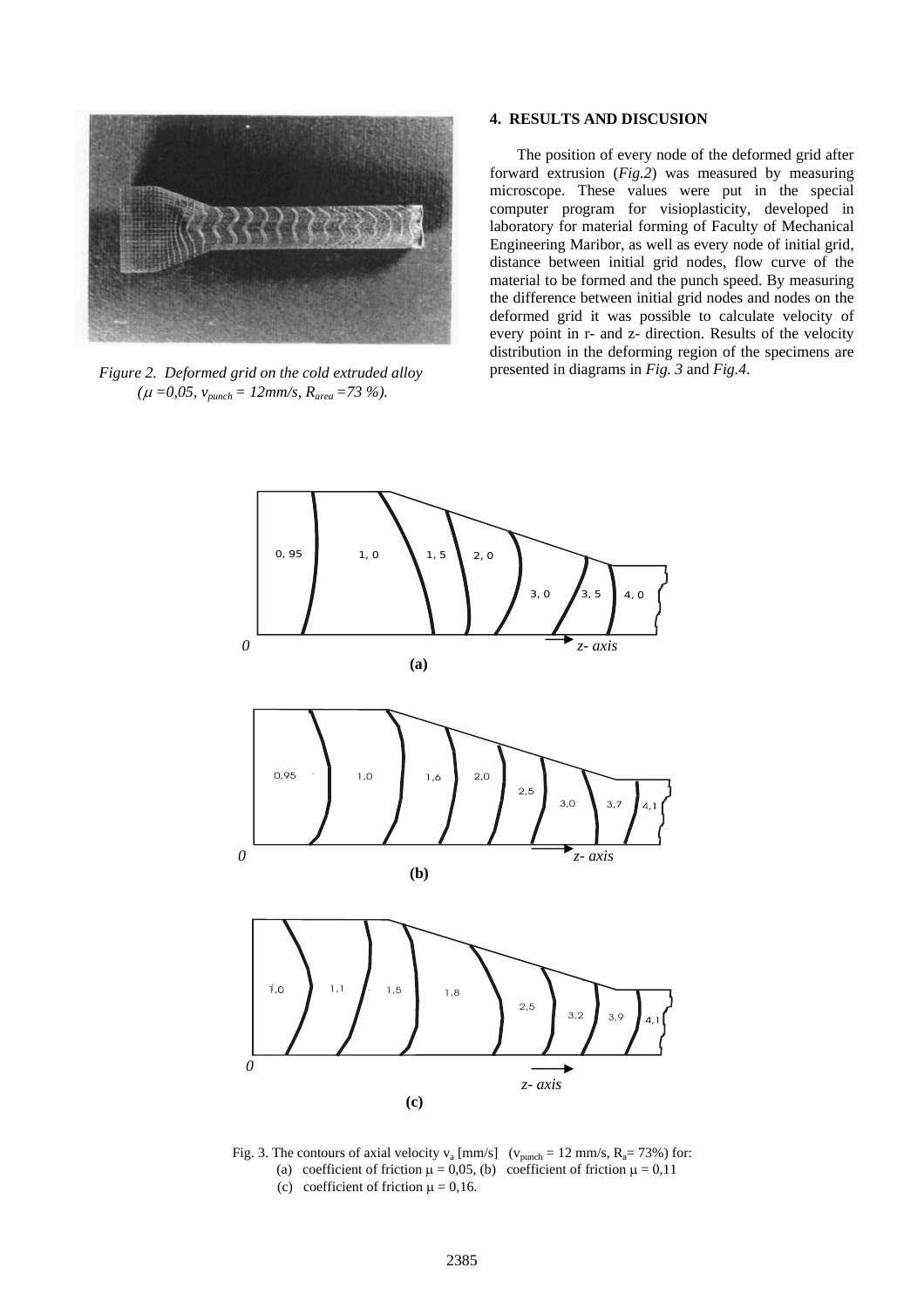





Fig 4. The contours of radial velocity  $v_r$  [mm/s] ( $v_{punch} = 12$  mm/s,  $R_{area} = 73\%$ ) for: (a) coefficient of friction  $\mu = 0.05$ , (b) coefficient of friction  $\mu = 0.11$ (c) coefficient of friction  $\mu = 0.16$ .

coefficients of friction used in cold forward extrusion In *Fig.* 3 and *Fig.* 4 the axial component  $v_a$  and the radial component  $v_r$  of the velocity are shown for three different process.

 The axial component (*Fig. 3*) is increasing with strain and reaches the highest value on the exit zone ( $v_a$ = 4 mm/s). By

axial velocity increases for 6% to 10% compared to using the lubricants with higher coefficients of friction ( $\mu$  $= 0.11$  and  $\mu = 0.16$ ) for extrusion process, the axial velocity values differ slightly at the exit zone where the values where a lubricant with a lower coefficient of friction was used ( $\mu$  = 0,05).